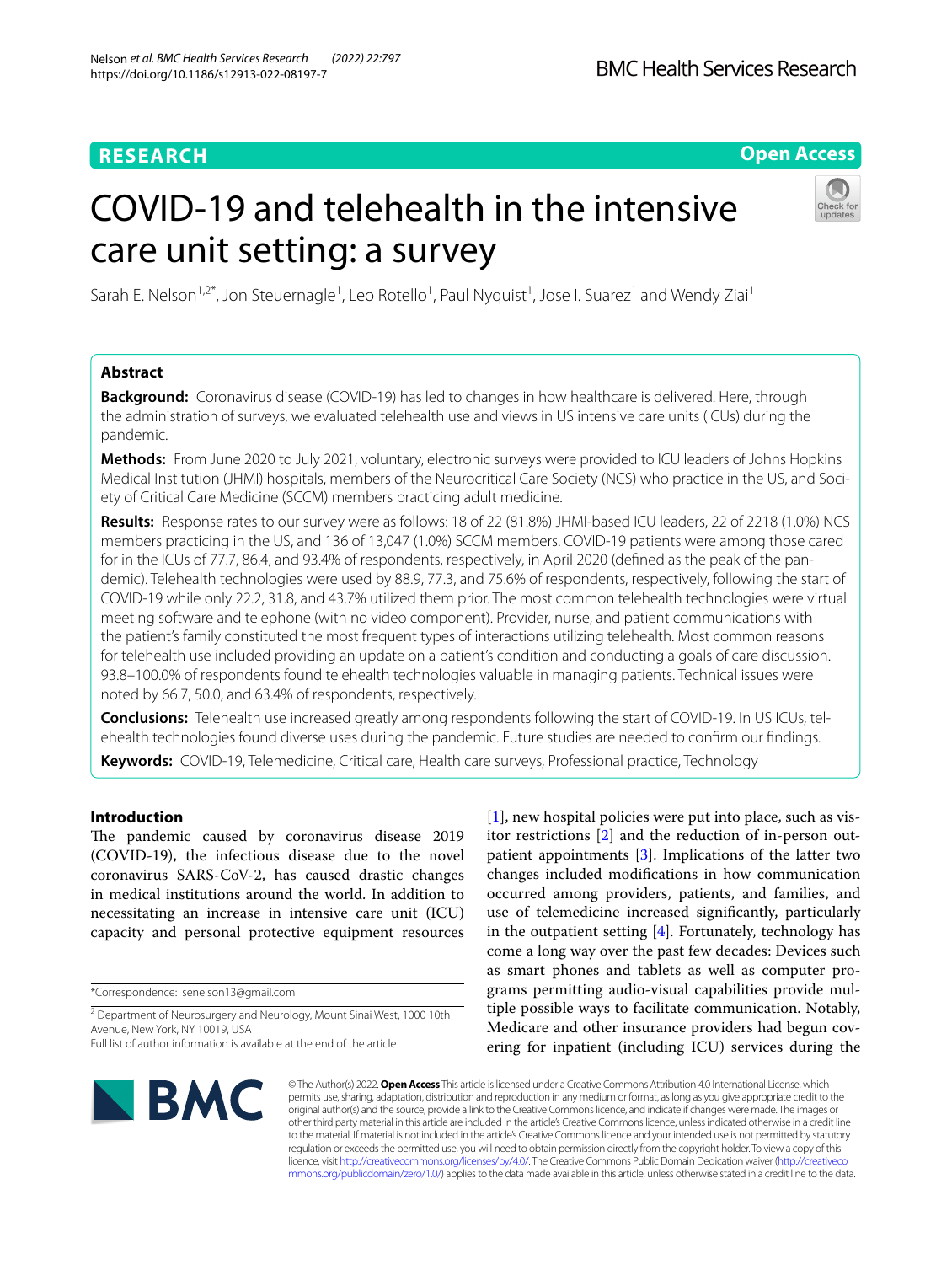pandemic making telehealth in the ICU even more feasible [[5\]](#page-5-4).

Use of telemedicine in the intensive care unit during the COVID-19 pandemic is important to study – especially since this is a setting in which provider-patient communication is often hindered due to intubation and/or severity of illness and where fast-paced changes in clinical status require streamlined communication among providers, families, and (to the extent possible) patients. While this use has been noted in the literature (for example,  $[6-10]$  $[6-10]$ ) to our knowledge this is the first survey-based study on this topic that was intended to capture attitudes and uses of telehealth technologies by ICU providers on at least a national scale.

# **Materials and methods**

This was a 3-part study that included surveying  $(1)$ ICU leaders of the 5 major medical centers within the Johns Hopkins Medical Institution (JHMI; includes The Johns Hopkins Hospital, Johns Hopkins Bayview Medical Center, Howard County General Hospital, Sibley Memorial Hospital, and Suburban Hospital), (2) all USbased Neurocritical Care Society (NCS) members, and (3) members of the Society of Critical Care Medicine (SCCM) who practice adult medicine.

The survey was created in SurveyMonkey, titled "Survey on Telehealth Use in the ICU" (with the abbreviations NCS and SCCM added for the surveys distributed to each of these groups), and electronically distributed from June 2020 to July 2021. The survey instrument asked the following questions of participants: their professional role in the ICU, hospital at which they work (JHMI survey only), hospital setting in which they work (e.g., academic medical center, community hospital; NCS and SCCM surveys only), average daily patient census in their ICU, which patient populations their ICU cared for during the peak of the pandemic (defned as April 2020; answer choices included COVID-19 patients, non-COVID-19 patients, or both), whether their ICU used telehealth prior to the pandemic, whether their ICU has used telehealth technologies since the start of the pandemic, types of telehealth used since the start of the pandemic (e.g., telephone without video component, virtual meeting software, Facetime or WhatsApp), the types of interactions telehealth has been used for since the pandemic began (e.g., nurse to provider, nurse to patient's family, patient to patient's family), reasons telehealth has been used since the start of the pandemic (e.g., update on patient condition, consent for procedure, goals of care discussion), whether they experienced any technical issues, whether they feel telehealth technologies have been valuable in taking care of patients during the pandemic, whether they feel it will be useful to continue using telehealth technologies after hospital visitor restrictions are lifted, whether they feel telehealth technologies may create distrust among communicating parties due to not being able to communicate in person, and whether they would be interested in learning more about how telehealth could be used in their ICU.

A pilot survey was initially provided to 2 physicians (Drs. Steuernagle and Ziai), then following their feedback the survey was revised before frst being sent to JHMI ICU leaders (June through July 2020) followed by NCS members (September through October 2020) and then to SCCM members (May through July 2021). Recruitment for the survey included posting on a centralized Johns Hopkins website and on the NCS website, sending emails to the leaders of JHMI ICUs informing them of the study, and an email sent to the target SCCM population. There was no other contact with participants.

Following return of the surveys, results were compiled for each part of the study (Supplemental Tables [1](#page-4-0), [2](#page-4-0) and [3\)](#page-4-0). Statistics were computed by SurveyMonkey and included absolute numbers of responses per answer choice and frequency of answer choice. The response rate for each survey was also calculated (number of received surveys divided by number distributed).

## **Results**

Eighteen of 22 JHMI-based ICU leaders (81.8%) responded to the survey as did 22 of 2218 (1.0%) USbased NCS members and 136 of 13,047 (1.0%) SCCM members who practice adult medicine. The majority of respondents were medical/critical care directors (72.2%) in the JHMI survey; "other physicians" was the most frequent response in the NCS and SCCM surveys (45.5 and 37.5%, respectively). ICU leaders from all 5 hospitals within JHMI responded to their respective survey (Sup-plemental Table [1](#page-4-0)). The most common hospital setting was academic medical center in the NCS (77.3%; Supplemental Table [2\)](#page-4-0) and SCCM (53.7%; Supplemental Table [3\)](#page-4-0) surveys. Most SCCM respondents were located in the US (89.7%). In April 2020, defned in our survey as the peak of the pandemic, the ICUs of 77.7, 86.4, and 93.4% of respondents in the JHMI, NCS, and SCCM surveys were caring for COVID-19 patients, respectively.

While prior to the pandemic 22.2, 31.8, and 43.7% of respondents used telehealth, in the era of COVID-19 88.9, 77.3, and 75.6%, respectively, have used telehealth technologies (Fig. [1\)](#page-2-0). A variety of telehealth technologies were used by respondents in all 3 surveys, but the most common were virtual meeting software followed by telephone (with no video component) (Fig. [2\)](#page-2-1). Telehealth was used for a variety of types of interactions in the ICU,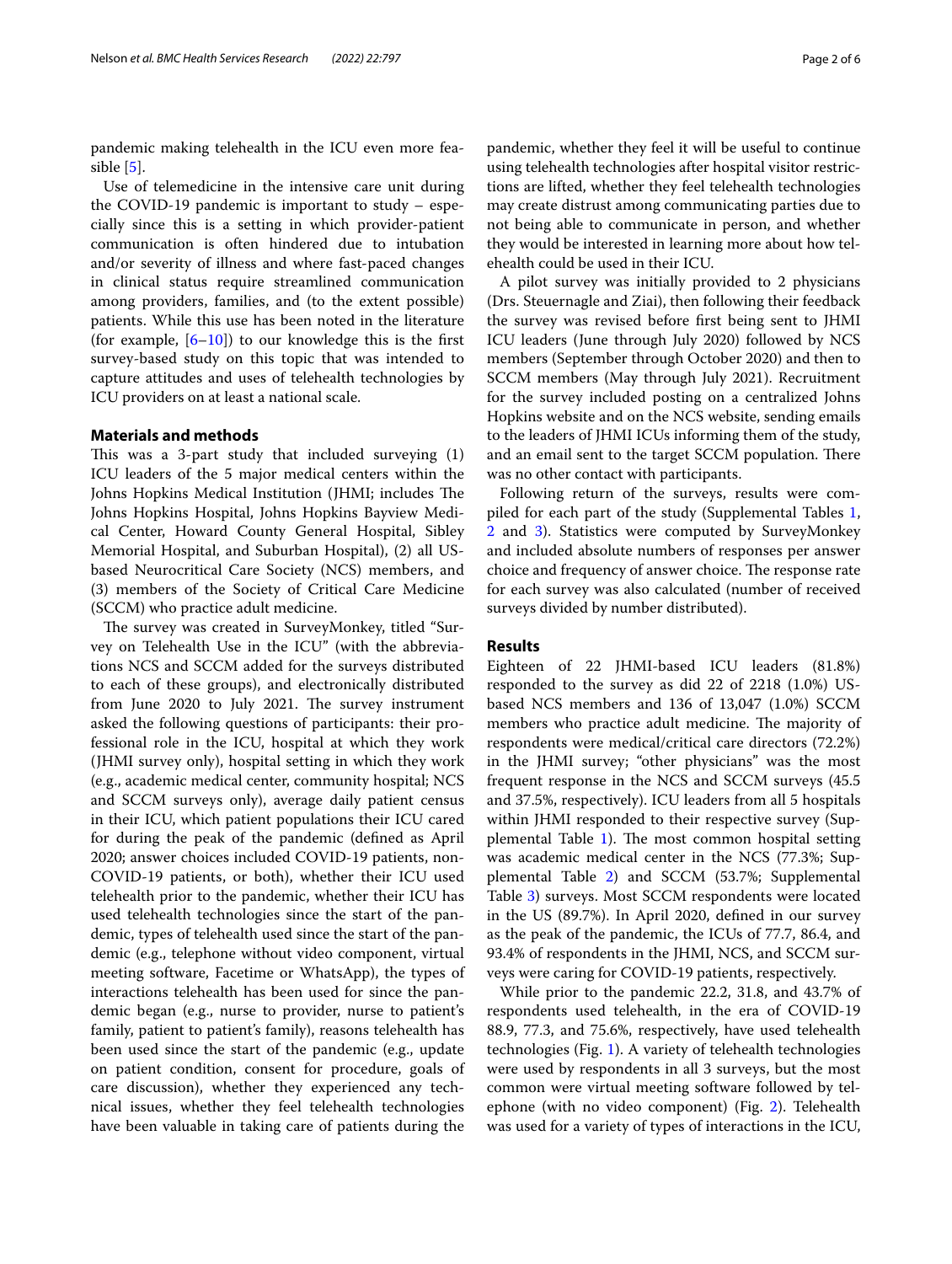

<span id="page-2-0"></span>

<span id="page-2-1"></span>with the most common being provider, nurse, and patient interactions with the patient's family (Fig. [3\)](#page-3-0). Communications using telehealth also occurred for multiple reasons; most frequently these were to provide an update on a patient's condition, conduct a goals of care discussion, and obtain consent for a procedure (Fig. [3](#page-3-0)).

Overall, telehealth technologies were seen as valuable in taking care of patients by 93.8 to 100.0% of respondents. 75.1, 93.8, and 89.0%, respectively, felt it would be useful for their ICU to continue using telehealth technologies after hospital visitor restrictions are lifted. Nonetheless, technical issues with telehealth technologies were experienced by 66.7, 50.0, and 63.4% of respondents, respectively. In addition, some respondents felt that telehealth may create mistrust due to not being able to communicate in person (25.0, 12.6, and 21.3%, respectively).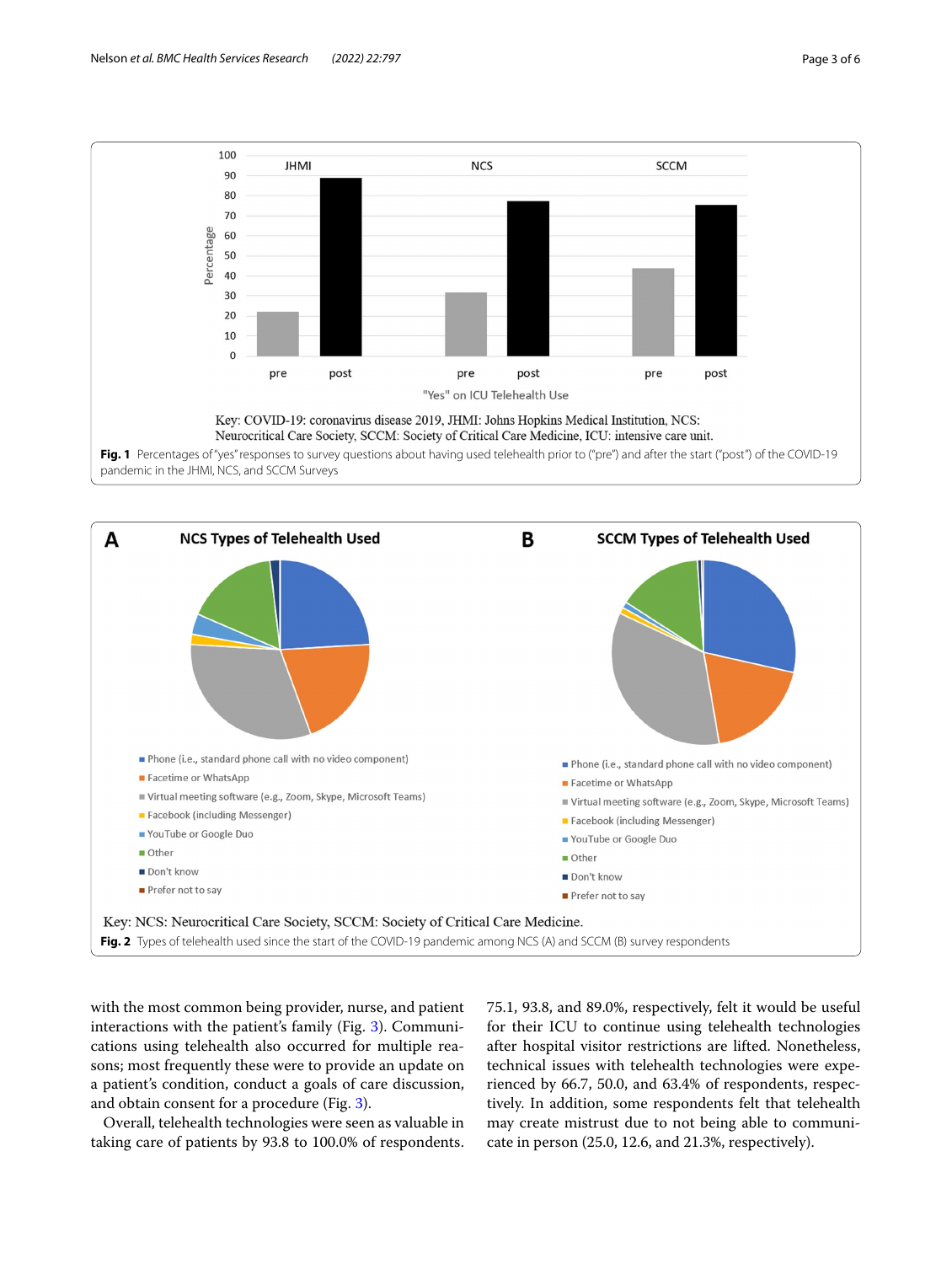

# <span id="page-3-0"></span>**Discussion**

In this study, we found that response rates varied widely among the 3 surveys but that there were common themes: At the height of the pandemic the ICUs of most respondents included COVID-19 patients. In addition, telehealth was not used by the majority of respondents' ICUs prior to COVID-19 but was utilized by most following the start of the pandemic. Categories of telehealth technologies, the types of interactions for which they were used, and the reasons for these interactions were generally consistent across all 3 surveys. Finally, while many experienced technical issues with telehealth and some had concerns regarding the potential to create mistrust by using telehealth, most respondents felt that these technologies were valuable in helping to manage patients and would be useful to continue utilizing in the future.

During the COVID-19 pandemic, use of telehealth expanded greatly. While a 2018 survey found that about 18% of physicians and<10% of US residents had used telemedicine, this changed during the pandemic. Uptake was facilitated by providers being able to practice virtually in other states, improved reimbursement for telemedicine, audio-only visits being permitted, and Medicare and other insurers making telemedicine more fnancially accessible to patients [\[4](#page-5-3), [11](#page-5-7)]. Approximately 30% of total outpatient visits for 16.7 million people with Medicare Advantage or commercial insurance were completed using telemedicine from March 18–June 16, 2020 [[4\]](#page-5-3). A systematic review published early on in the pandemic found that telehealth improved the providing of health services, including both screening and monitoring of COVID-19 patients, conducting clinical research, and providing outpatient and inpatient services [\[12](#page-5-8)].

Use of telemedicine in the ICU setting during the COVID-19 pandemic has been investigated in some studies [[6](#page-5-5)[–10](#page-5-6)], and is important to examine due to hospital visitor restrictions, lack of capacity to communicate by many COVID-19 patients receiving mechanical ventilation and sedation  $[13, 14]$  $[13, 14]$  $[13, 14]$  $[13, 14]$ , and efforts by critical care teams to minimize exposure to COVID-19 [\[15\]](#page-5-11). In one of the more heartbreaking aspects of the pandemic, patients have unfortunately been left to die alone given the restrictions in place  $[13, 14]$  $[13, 14]$  $[13, 14]$  $[13, 14]$ , and non-COVID-19 inpatients also have sufered from lack of communication with their families given hospital visitor restrictions [\[16](#page-5-12)]. To our knowledge a US-wide evaluation on use of telemedicine in the ICU setting during the pandemic had not been conducted prior to our study but is crucial given a diferential distribution of critical care resources such as beds and personnel across the US [\[17–](#page-5-13)[19\]](#page-5-14).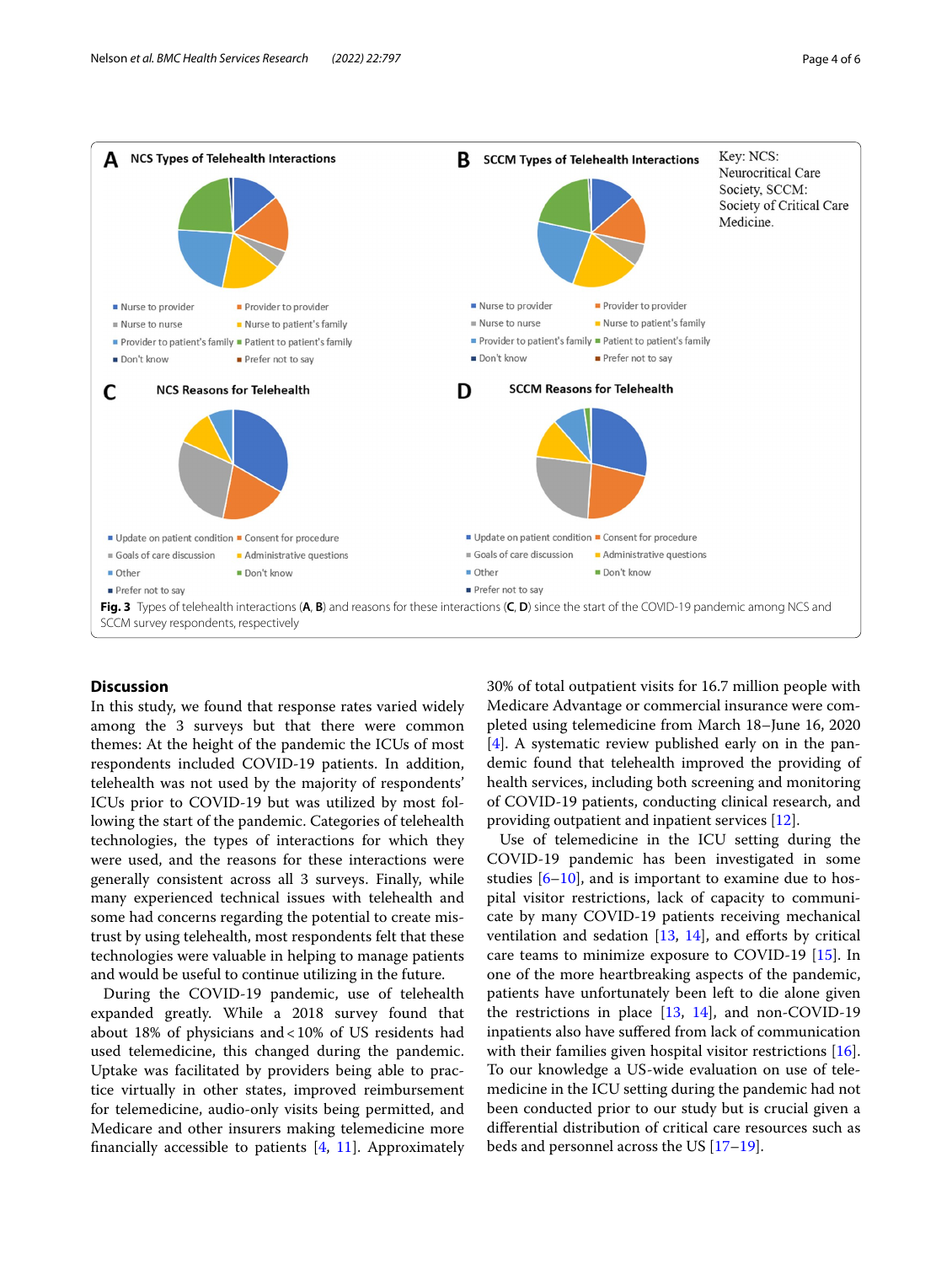The results of our study suggest that telehealth can not only be implemented in many types of ICU settings in the US but further may be used to ameliorate some of the concerns discussed above. In fact, literature published prior to the COVID-19 pandemic demonstrated that telemedicine in the ICU can lead to improved access to care, reduced length of stay, better ability to follow clinical guidelines, improved communication, educational opportunities, and likely cost savings [\[20–](#page-5-15) [22\]](#page-5-16). While our study did not specifcally investigate fnancial and patient care-related outcomes, our results seem to confrm that telehealth may assist access to care and facilitate communication with families.

Though our experience during the pandemic now suggests that telemedicine can be an important adjunct to medical care, it is also apparent that with the expiration of pandemic policies that permitted this telemedicine expansion there will need to be further eforts to ensure continued access to telemedicine for patients [[11](#page-5-7)]. While ICU care conducted via telehealth continues to be at least partly covered by Medicare [\[5](#page-5-4)] there remains uncertainty with regards to how long this coverage will continue. For instance, two bills have recently been under discussion by the US Congress that would extend some of these fexibilities regarding telehealth that were introduced during the COVID-19 pandemic and help ensure the availability and feasibility of this communication modality to Americans [[23](#page-5-17), [24](#page-5-18)].

Limitations of the study include the fact that response rates to the NCS and SCCM surveys were low despite broad advertising thus subjecting results to selection bias. In addition, the survey was not approved by SCCM for several months thus the notations regarding mid-March and April in the survey may have been ambiguous as to year to some respondents though phrases such as "peak of the pandemic" and "Since the start of the COVID-19 pandemic" were used that likely helped make this distinction. Further, we did not investigate the relationship between telehealth and patient outcome in ICU patients as well as costs. In addition, while we did attempt to collect types and reasons for telehealth (which also included uses by clinicians to manage patients), nonetheless we did not comprehensively investigate these aspects of telehealth in order to keep the survey short. Nonetheless, a major strength of our study is the large population to which the survey was sent and the fact that this is one of the only studies (to our knowledge) that investigates use of telehealth in the ICU setting across the US during the COVID-19 pandemic.

## **Conclusions**

While response rates were lower for the NCS and SCCM surveys as compared to the JHMI-based survey, common trends of our broadly administered survey were that most ICUs cared for COVID-19 patients and most did not utilize telehealth prior to COVID-19 while the vast majority did following the start of the pandemic. These technologies were generally seen as valuable and likely useful for the future. Telehealth may be an important tool in facilitating ICU care moving forward. Additional studies are needed to confrm and expand upon our fndings as well as to evaluate the relationship between use of telehealth technologies in the ICU setting and outcomes including hospital costs.

#### **Abbreviations**

COVID-19: Coronavirus disease 2019; JHMI: Johns Hopkins Medical Institution; NCS: Neurocritical Care Society; SCCM: Society of Critical Care Medicine.

# **Supplementary Information**

The online version contains supplementary material available at [https://doi.](https://doi.org/10.1186/s12913-022-08197-7) [org/10.1186/s12913-022-08197-7](https://doi.org/10.1186/s12913-022-08197-7).

<span id="page-4-0"></span>**Additional fle 1.**

#### **Acknowledgements**

We acknowledge those afected by COVID-19 and also those who participated in this study.

#### **Authors' contributions**

S.E.N. conceptualized the study, wrote all drafts of the survey, collected and analyzed the data, and wrote the manuscript. J.S. provided feedback on the survey and reviewed the manuscript. L.R. assisted with survey distribution and reviewed the manuscript. P.N. and J.I.S. provided intellectual content and reviewed the manuscript. W.Z. helped to conceptualize the study, provided feedback on the survey, and critically edited the manuscript. The author(s) read and approved the fnal manuscript.

#### **Funding**

None.

#### **Availability of data and materials**

Data is available upon reasonable request from the corresponding author but can also be found in the [supplementary data.](#page-4-0)

#### **Declarations**

## **Ethics approval and consent to participate**

This study was approved by the Johns Hopkins University Institutional Review Board (IRB00251885). All methods were performed in accordance with the relevant guidelines and regulations. This study was approved under a waiver of consent since it is considered a non-human subjects research/quality improvement project. No identifable data was collected.

#### **Consent for publication**

Not applicable.

#### **Competing interests**

The authors declare that they have no competing interests.

#### **Author details**

<sup>1</sup> Johns Hopkins University, 1800 Orleans St, Baltimore, MD 21287, USA. 2 Department of Neurosurgery and Neurology, Mount Sinai West, 1000 10th Avenue, New York, NY 10019, USA.

Received: 1 February 2022 Accepted: 15 June 2022Published online: 20 June 2022